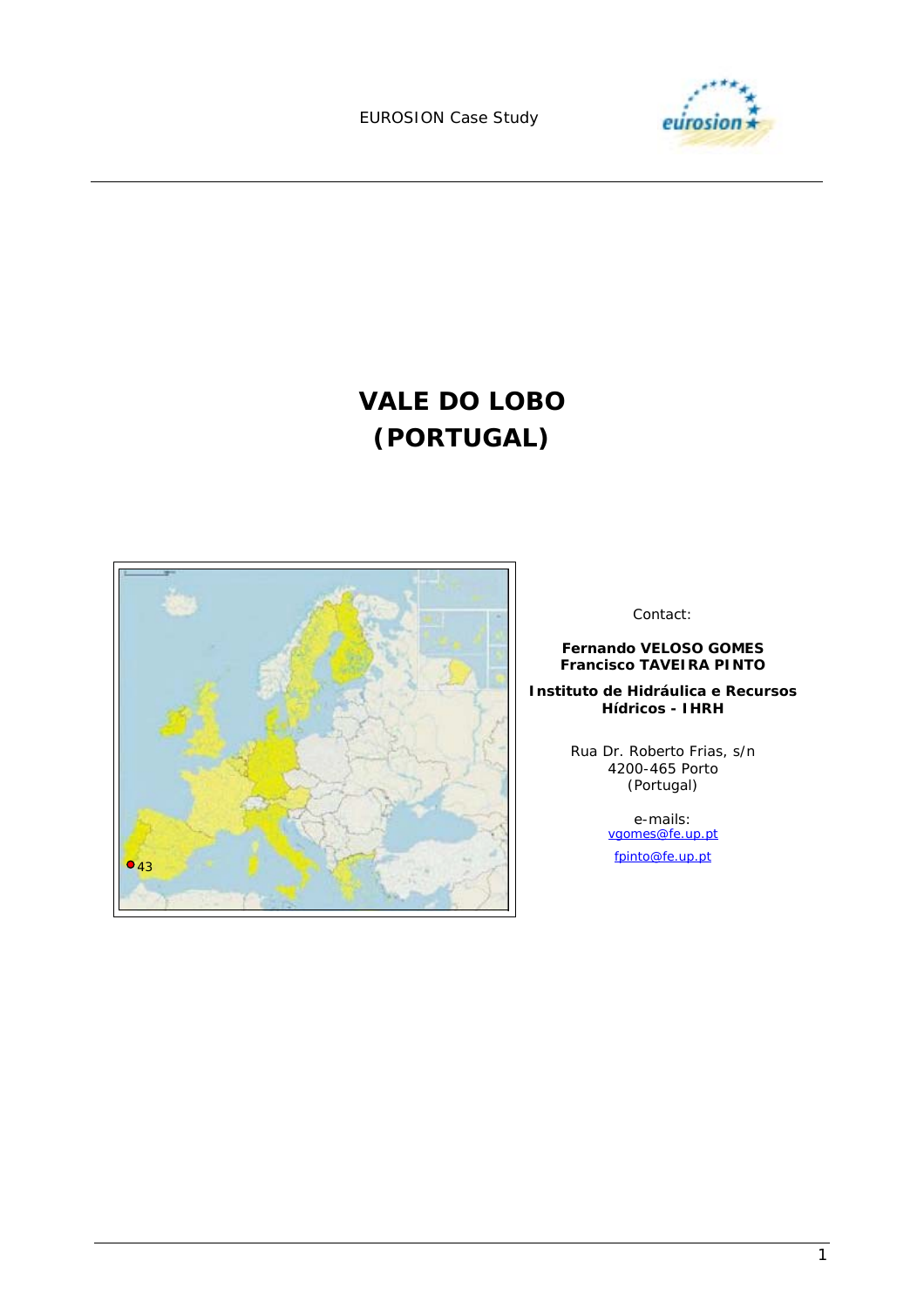

# **1. GENERAL DESCRIPTION OF THE AREA**

Vale do Lobo beach is located on the South Portuguese Coast in Quarteira - municipality of Loulé, between Albufeira and Faro, about 5 km East from Vilamoura, Figure 1.



*Fig. 1: Vale do Lobo location.* 

### **1.1 Physical Process Level**

#### **1.1.1 Classification**

Vale do Lobo beach is a high and cliffed beach of about 5 km length, as seen in Figure 2.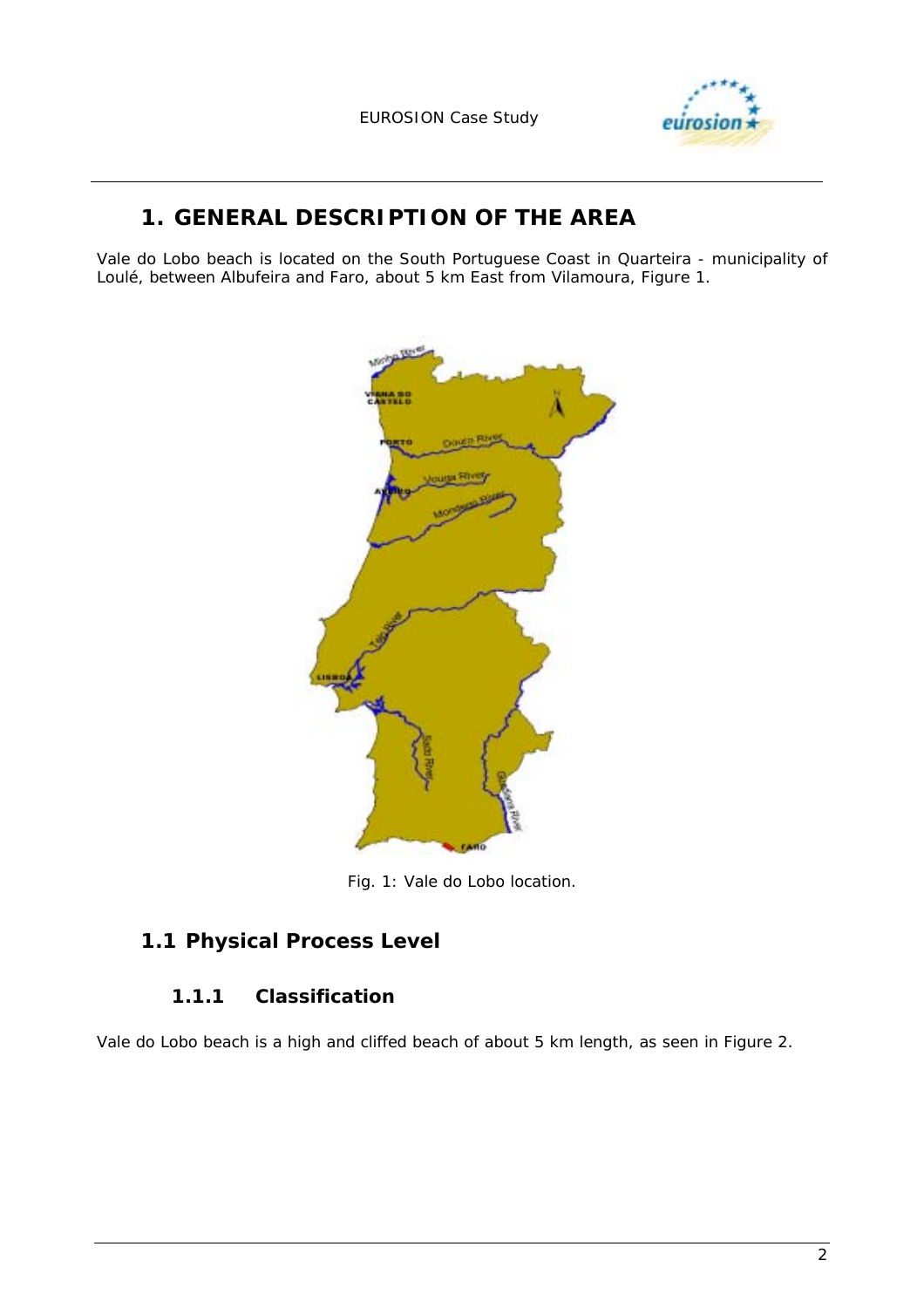

eurosi





\*Source: Dragapor – Dragagens de Portugal, S.A.

*Fig. 2: Vale do Lobo beach.* 

### **1.1.2 Geology**

The cliffs of Vale do Lobo beach are almost vertical formations of red sands of the plioplistoceno, Figure 3.



\*Source: Dragapor – Dragagens de Portugal, S.A. *Fig. 3: Red sand cliffs.*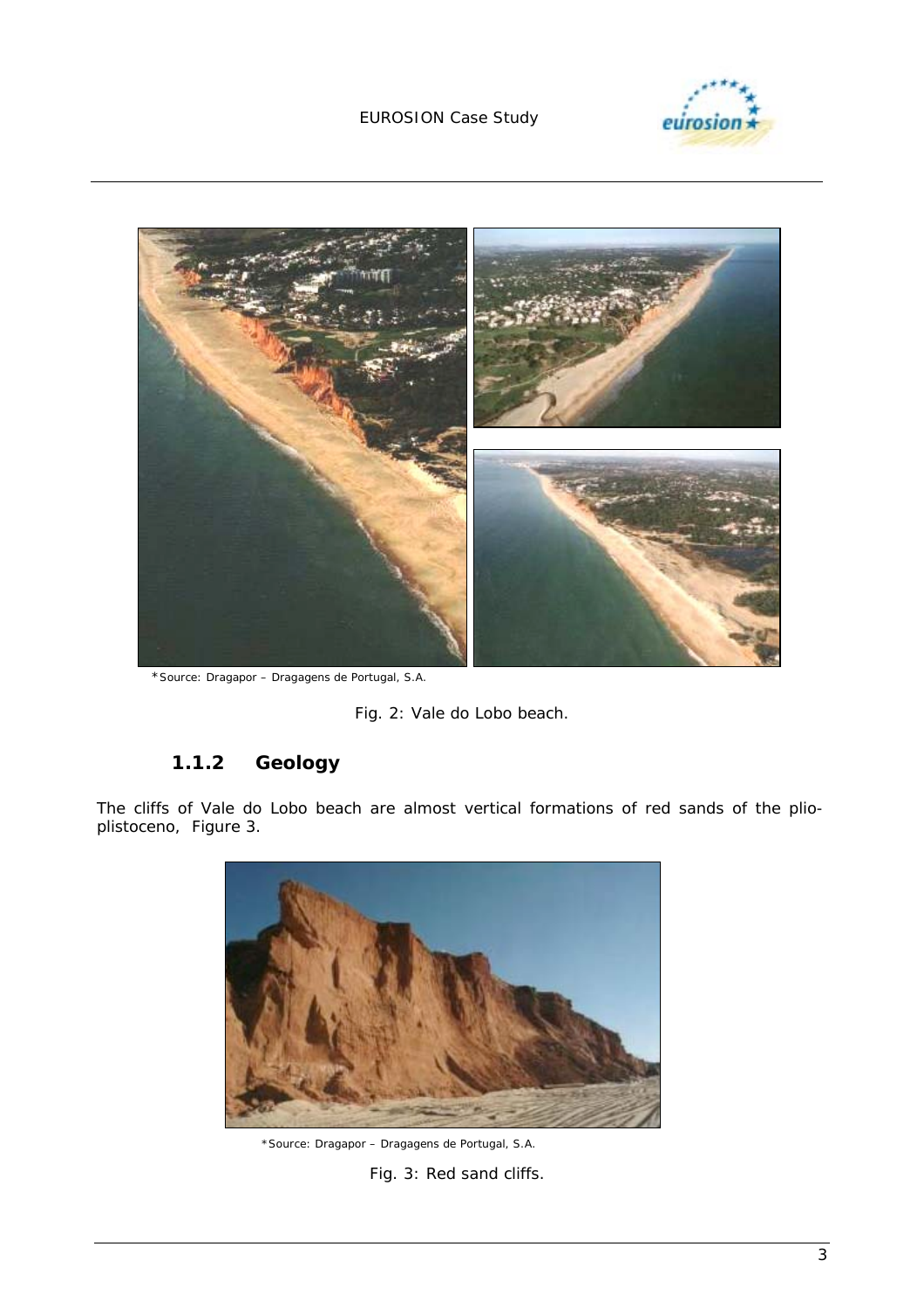

### **1.1.3 Morphology**

This shoreline stretch is characterized by a set of high cliffs made of small cohesion and very fractured formations, with a narrow subjacent beach.

The base of the cliffs is often hit by the wave breaking especially during winter. The subjacent beach width is the main factor of which depends the evolution of the cliffs, as it is the main protection against wave breaking directly on the cliffs.

#### **1.1.4 Physical processes**

Along the South Portuguese coast the sea currents generated by the wind or the tides are negligible in relation to the drift currents generated by the waves. Even so, the wave breaking currents are comparatively low in the intervention area, in the range 0.25 to 0.5 m/s. On the downdrift area the wave breaking currents can reach values around 2 m/s. The typical values for tides are the following (INAG, 1997):

Medium level: + 2.00m (HZ)

Spring tides:

- $\geq$  Maximum high tide:  $+ 3.75$ m (HZ)
- $\triangleright$  Minimum low tide: + 0.40 m (HZ)
- $\triangleright$  High tide:  $+ 3.35$ m (HZ)
- $\geq$  Low tide: + 0.70m (HZ)

Neap tides:

- $\triangleright$  High tide: + 2.65m (HZ)
- Eow tide:  $+ 1.40$ m (HZ)

The wave climate exhibit the dominant directions are of the W  $-$  SW quadrant ( $\sim$ 68%) and with low probability around the  $E - SE$  quadrant. The wave heights are in approximately 90% of the cases lower than 2 m of which the majority is lower than 1m. Even so with less probability, 5 to 10% the wave heights can reach the 2.5 m to 3.5 m range. The typical wave period is around 5 s, although there are some few cases of periods reaching 13 s and more. The tide and wave values indicate that, in general, this is a mesotidal, wavedominated coast.

Longshore transport is dominant along the shoreline and is mainly wave induced. The dominant direction is from West to East. The Aeolian transport is negligible.

#### **1.1.5 Erosion**

#### **Type**

Beyond the decrease on the beaches width, the coastal erosion on this coastal stretch can also be noticed on the cliffs, which are also suffering an important retreat. The following three different processes dominate the cliff evolution of the Quarteira Region (Marques, 1997):

- $\triangleright$  Superficial erosion due to rain.
- > Ravening erosion.
- > Landslide movements.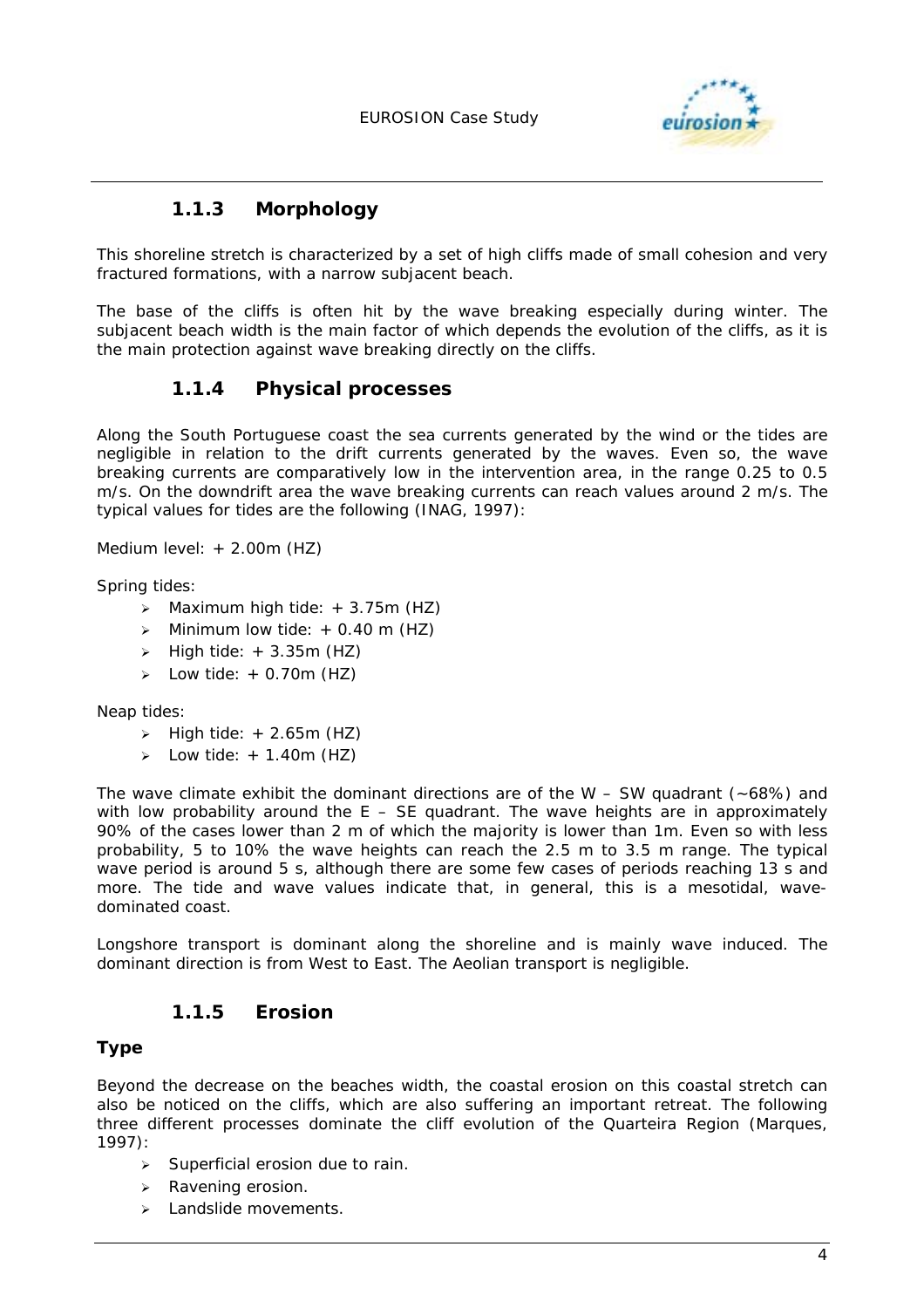

#### **Erosion Causes**

Since 1974, as a direct consequence of the construction of the Vilamoura marine and the Quarteira coastal defences, which interrupt the longshore littoral drift, that coastal erosion has significantly increased downdrift (Marques, 1997).

As it can be observed in Figure 4 this erosion have reached Vale do Lobo beach between 1980 and 1983 after the retreat of approximately 30 m between 1976 and 1980 at the New Fort cliff, updrift Vale do Lobo. This erosion have threatened the Vale do Lobo Resort and motivated the construction of coastal defences between 1983/84.



Fig. 4: Retreat rates of the cliffs of the Quarteira Region (adapt. Marques, 1997).

After the intense erosion period of the seventies the retreat rates have diminished to values around 0.6-0.7 m/year (between 1990 and 1996), these values are slightly higher than the ones registered in the fifties and sixties before the construction of the sea works. This fact suggests that the littoral system has reached a situation near the equilibrium, after two decades of changes in depth (Marques, 1997).

Another cause that has been pointed out as being responsible for increasing the vulnerability to erosion of the cliffs is the watering. In particular, golf course watering. Indeed, watering increases the probability of landslide movements to happen.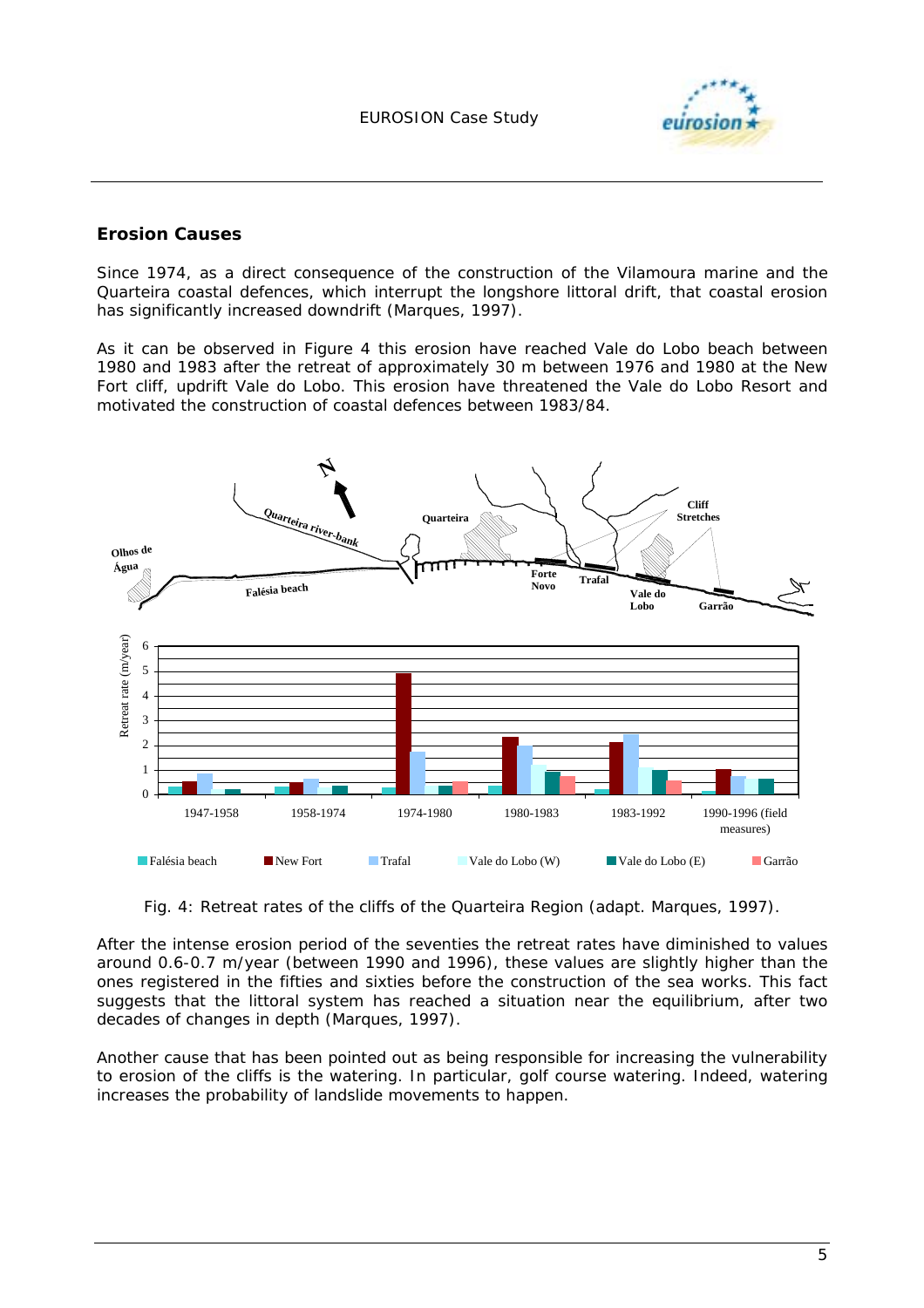

#### **1.2 Socio-economic aspects**

The Portuguese Algarve region, where Vale do Lobo beach is located, is  $~6\%$  of the Portuguese total area which corresponds approximately to 5.000  $km^2$ . Algarve is limited to North by Alentejo region, to East by the Spanish Region of Andalucia and to South and West by the Atlantic Ocean.

#### **1.2.1 Population rate**

The Region is characterized by a mild climate with Mediterranean influences; the annual average temperature is 17ºC. In addition to the beautiful beaches, the climate is one of the region's charms that serve to attract not only tourism but also people to settle. In fact, since the seventies Algarve is the Portuguese region demographically most attractive. As it can be seen in Table 1 Quarteira has a density population significantly high when compare to the density population of the country and even when compared to the Littoral density population. In 10 years the population of Quarteira has almost duplicate – 10275 inhabitants in 1991 to 18634 actually.

|           | Area<br>(km <sup>2</sup> ) | <b>Resident Population</b><br>(Inhab) | <b>Density</b><br>(Inhab/km <sup>2</sup> ) |
|-----------|----------------------------|---------------------------------------|--------------------------------------------|
| Quarteira | 37.8                       | 18.634                                | 426.2                                      |
| Littoral  | 15999.7                    | 3.907.117                             | 244.2                                      |
| Portugal  | 92141.5                    | 10.355.824                            | 112.4                                      |

*Table 1: Area, resident population and density in Quarteira.* 

\*Source: National Statistics Institute (INE), preliminary results of the 2001 Census

#### **1.2.2 Major functions of the coastal zone**

Regarding the economy of the region, the main economical sectors of activity are the following:

- ! **Tourism:** the main "engine" for economical development, dragging the development of other activities such as the commerce and civil construction; it is responsible for 38% of the Regional GAV (Gross Add Value).
- ! **Agriculture:** there is still the coexistence of traditional practices mainly for subsistence and modern/profitable practices; the agriculture activities are limited by tourism through the competition for labours and land.
- ! **Fishery:** with an important national role, has been suffering a drop on its output due to technological retard and over exploitation of resources.

In the Loulé Municipality and in Quarteira the employed population structure per sectors in 1991 was the one included on Table 2. In this table one can conclude that the tertiary activities related to tourism are the main source of income. It is expected the evolution in this last 10 years to show a growth on the employed population in tertiary sector and to a diminishing of the employed population on the other economical sectors of activity.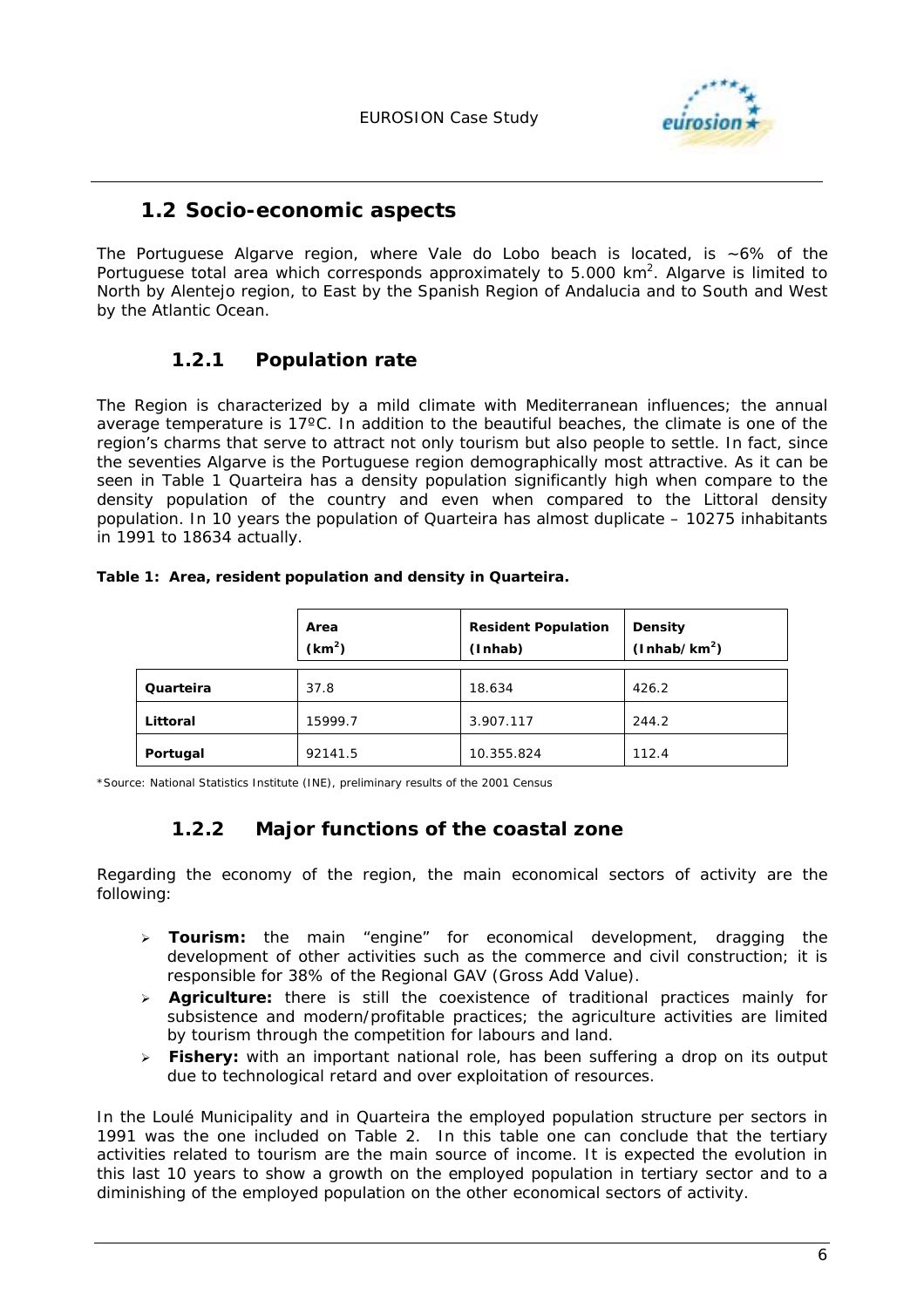

|  | Table 2: Employed population per sectors. |
|--|-------------------------------------------|
|  |                                           |

|           | <b>Primary Sector</b> | <b>Secondary Sector</b> | <b>Tertiary Sector</b> |
|-----------|-----------------------|-------------------------|------------------------|
| Quarteira | 12.1                  | 17.0                    | 70.8                   |
| Loulé     | 12.6                  | 23.7                    | 63.6                   |

\*Source: http://www.ccr-alg.pt/loufreg.html

#### **1.2.3 Land use**

In what concerns Vale do Lobo it must be noticed that even though it has the same socioeconomic characteristics of the region it has also some particularities due to the type of services and facilities offered. In fact, Vale do Lobo is Portugal's biggest luxury golf and beach resort and therefore it has a very specific target. In addition to the high quality of the existent facilities, Vale do Lobo has also to offer the natural beauty of the surrounding environment, especially the pine forests and the beaches.

#### **1.2.4 Assessment of capital at risk**

All in all this is a magnificent resort located in a splendid coastal stretch unfortunately very vulnerable to erosion, which means that there is significant capital at risk, Figure 5. Even so the promoters of the resort have been able to take advantage of the cliff erosion through the famous 16<sup>th</sup> hole in which the players are required to have a great skill to carry out over the two chasms in the stunning cliffs, Figure 6.



*Fig. 5: Vale do Lobo beach resort.*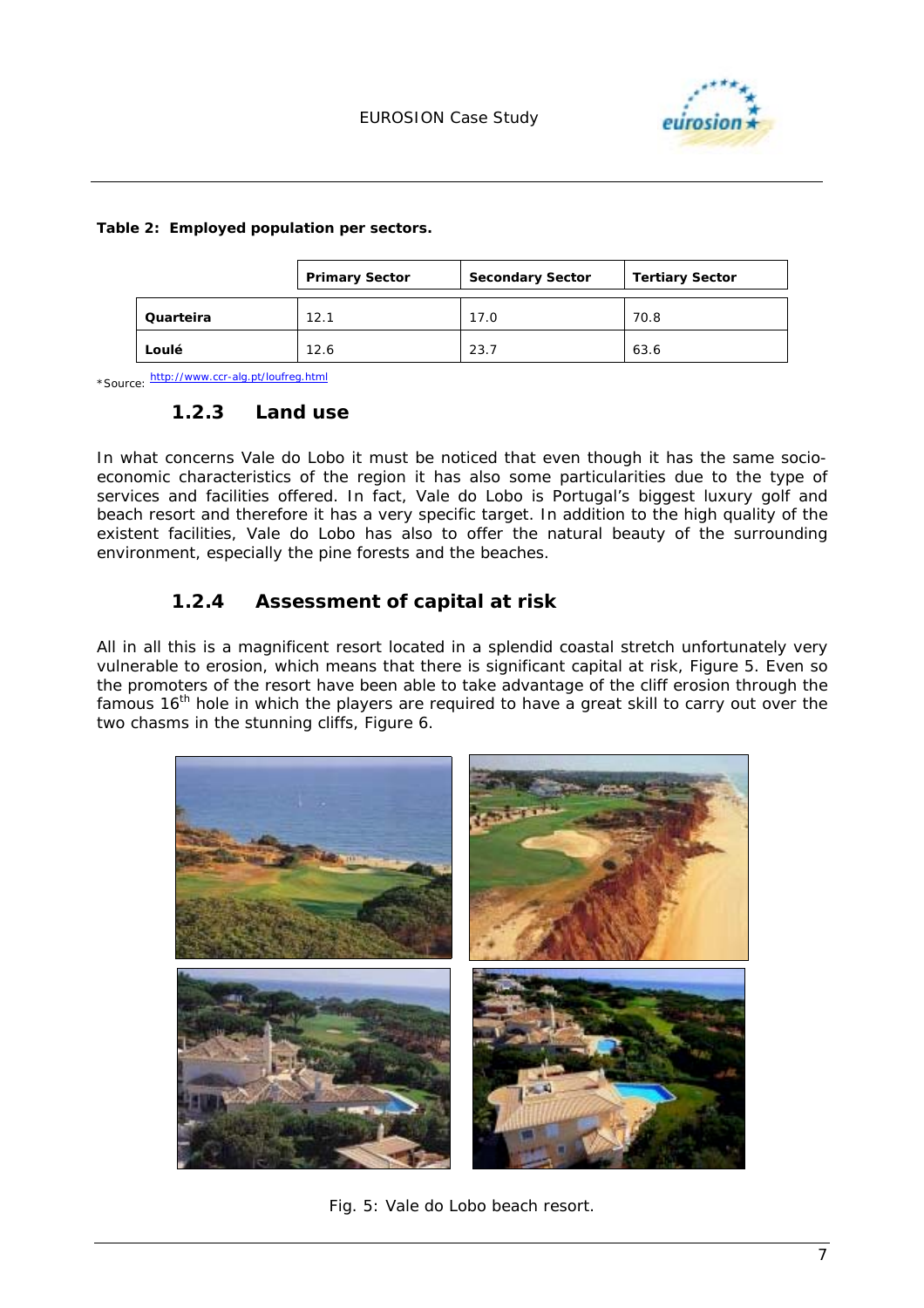





 *Fig. 6: The famous 16th hole.*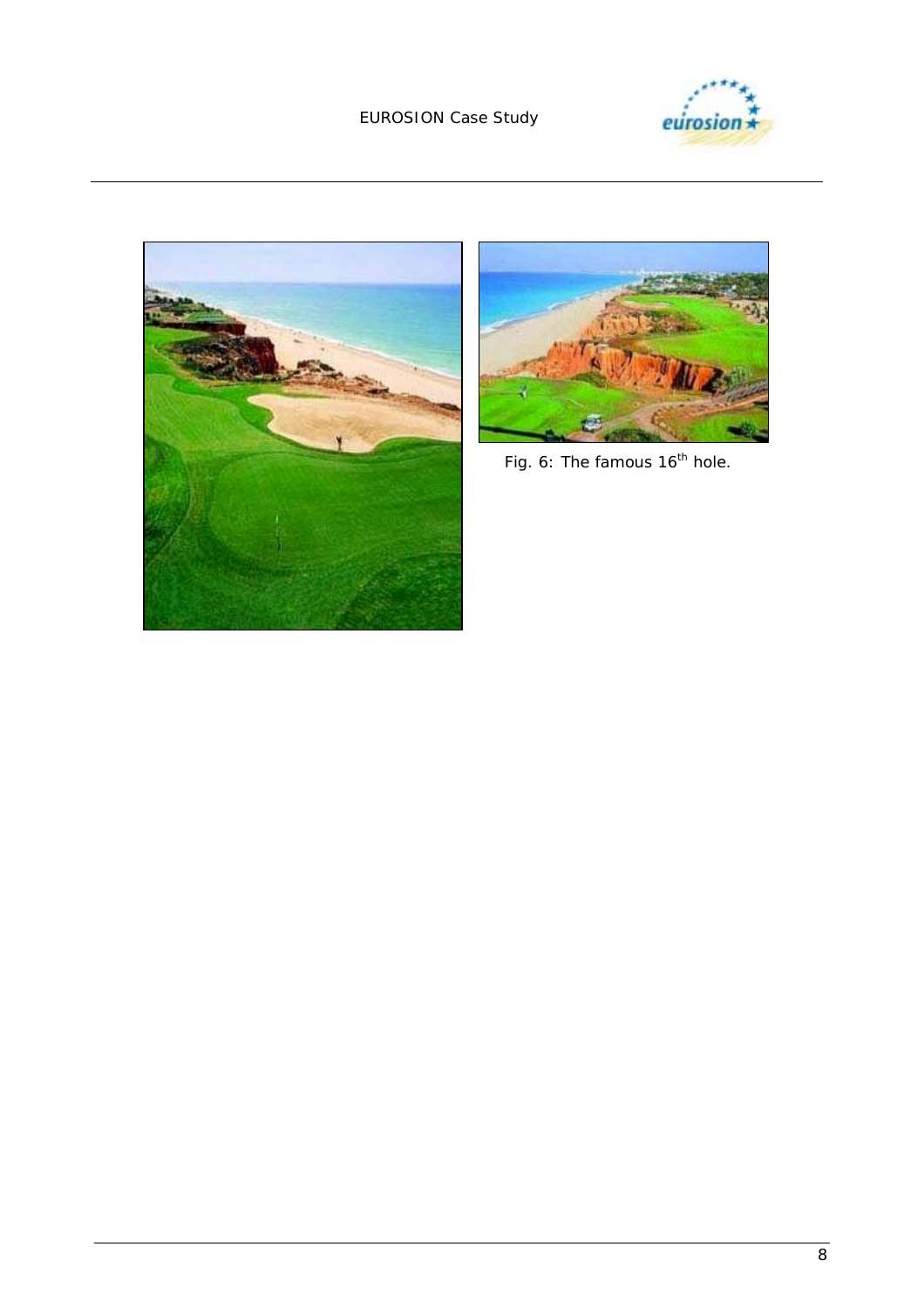

# **2. PROBLEM DESCRIPTION**

### **2.1 Eroding sites**

The erosion happening in Vale do Lobo is mainly a direct consequence of human activities. The cliff has been retreating further and further threatening people and buildings, Figure 7.



*Fig. 7: Examples of eroded areas along Vale do Lobo beach.* 

# **2.2 Impacts**

The mentioned retreat mainly results of:

- $\triangleright$  The beach narrowing due to the updrift interception of the littoral sand transport in Quarteira marine and subsequent defence structures.
- > The rill and gully erosion after heavy storm episodes.
- $\triangleright$  Golf course and gardens watering.
- $\triangleright$  And it can be easily observed all along the shoreline.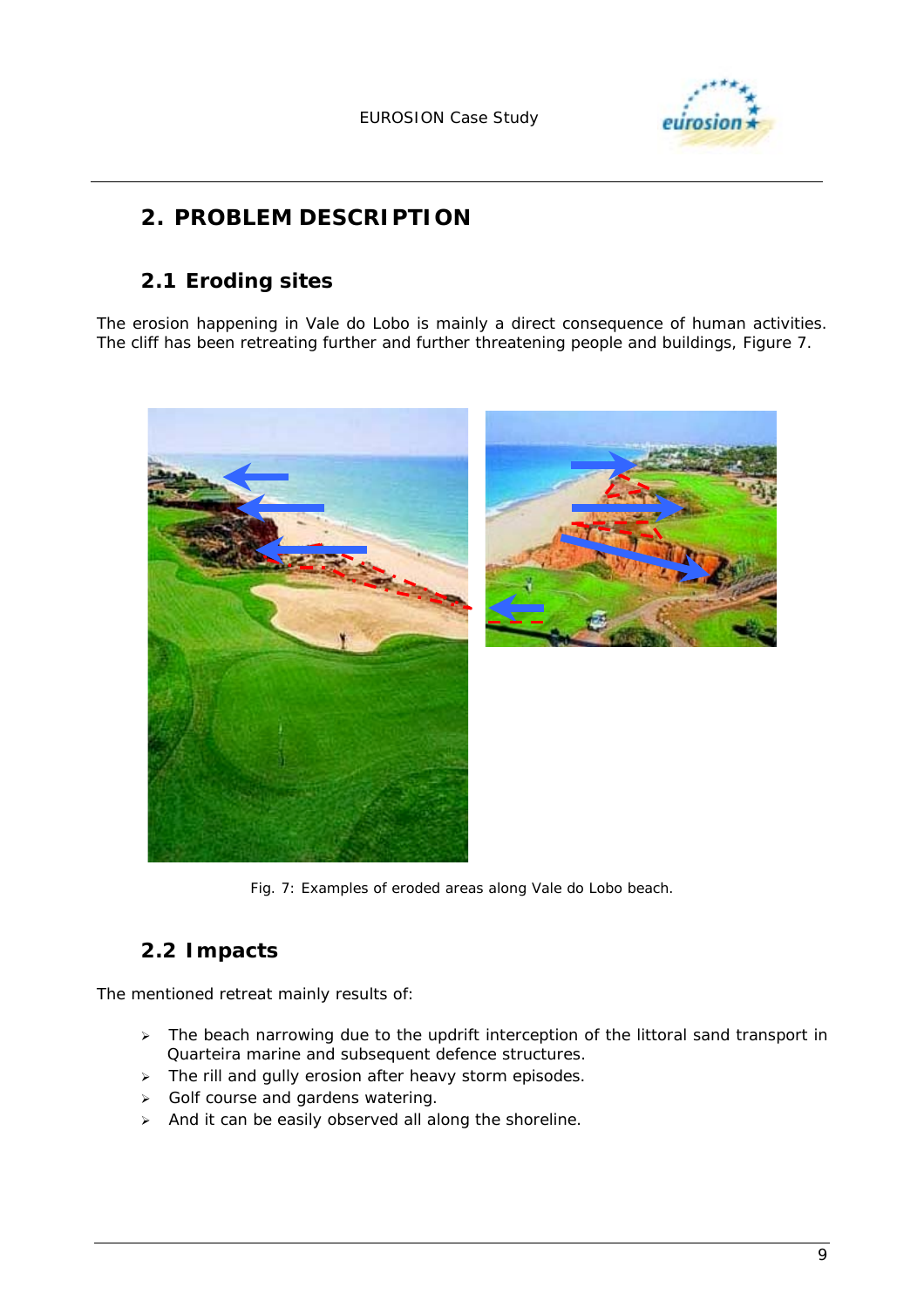

# **3. SOLUTIONS/MEASURES**

### **3.1 Policy Options**

This is a tourism area of major importance with a significant built structure that in face of its high vulnerability has to be protected. In this way, the adopted policy option is clearly to Hold the Line and there have been important investments, both public and private, to attain this goal. However it must be noticed that there are some effects that cannot be satisfactorily dominated and it is therefore essential to plan adequately the human occupation of this area and to considerer the human settlement more inland.

### **3.2 Strategy**

The engineering option for the coastal defence of Vale do Lobo beach is essentially soft, complemented, in short extensions, with hard measures. The strategy is to maintain as much as possible the natural aspect and width of the beaches and cliffs, one of the most valuable aspects of the region, even though it inevitable the need for coastal protection. The maintenance of the beach width will avoid a more direct action on the cliffs.

### **3.3 Technical measures**

#### **3.3.1 Type**

The aim of the project "Artificial Sand Nourishment of Vale do Lobo beach – Algarve 97" was to stabilize the coastal stretch of Vale do Lobo that has been showing pronounced and in some cases irreversible coastal erosion (INAG, 1997).

#### **3.3.2 Technical details**

According to INAG, 1997, the main goal of the programmed intervention was to create a "new" beach on Vale do Lobo, 2 or 3 m above the existent level in a extension of 1400 m and a beach width growth of approximately 80 m. The sand needed  $(-700.000 \text{ m}^3)$  for this operation was obtained by offshore dredging in a predefined zone.

This operation consisted of the dredging of the 700.000  $m<sup>3</sup>$  on the shoreline band frontal to the beach and its repulsion to the beach through a floating pipe so that the designed beach platform could be created, Figure 8. The dredging area was located at the approximately distance of 4 km from the beach and approximately 20 m depth. The dredging equipment was a trailing suction hopper dredger, Figure 9.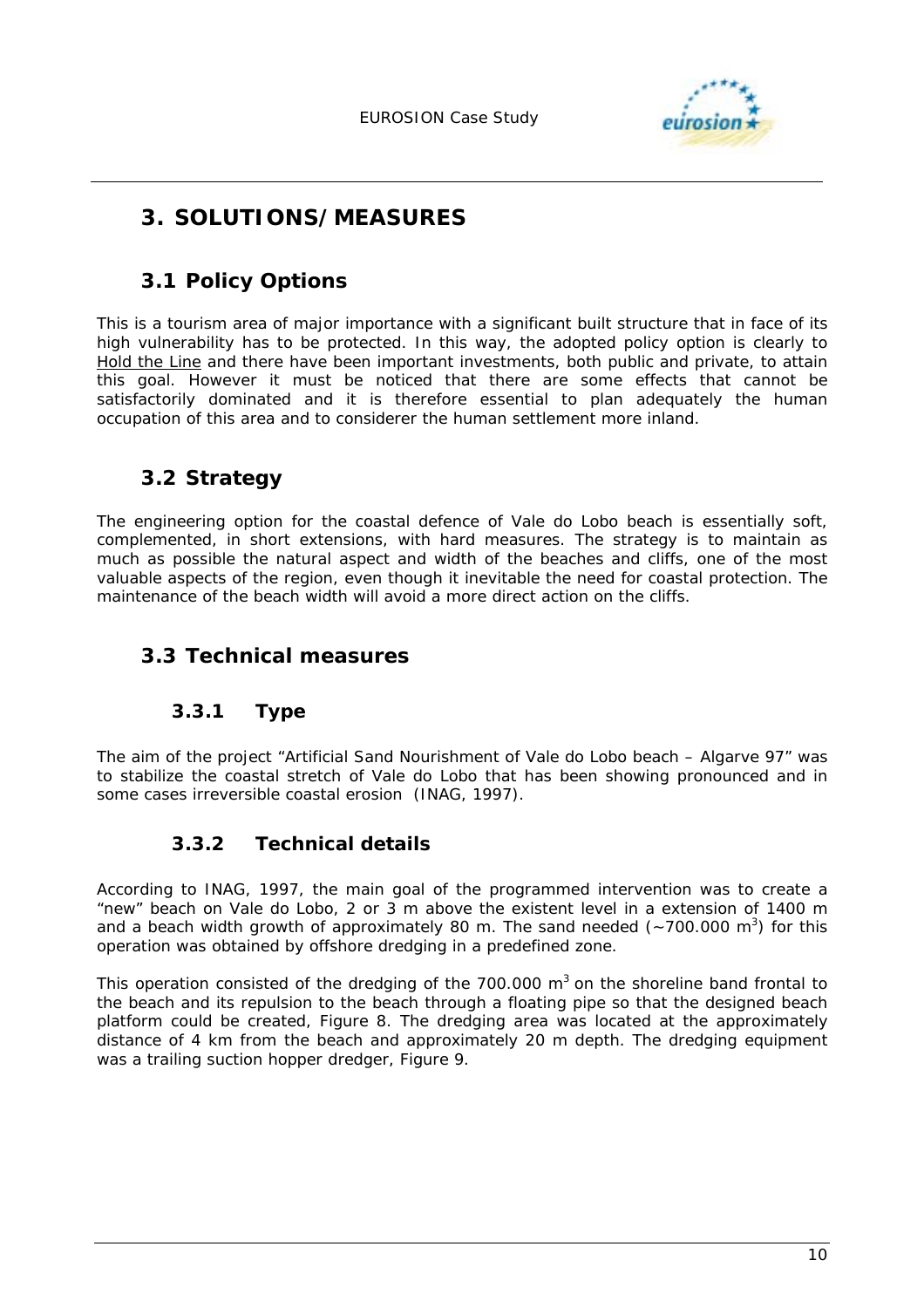



\*Source: Dragapor – Dragagens de Portugal, S.A.

*Fig. 8: Floating pipe.*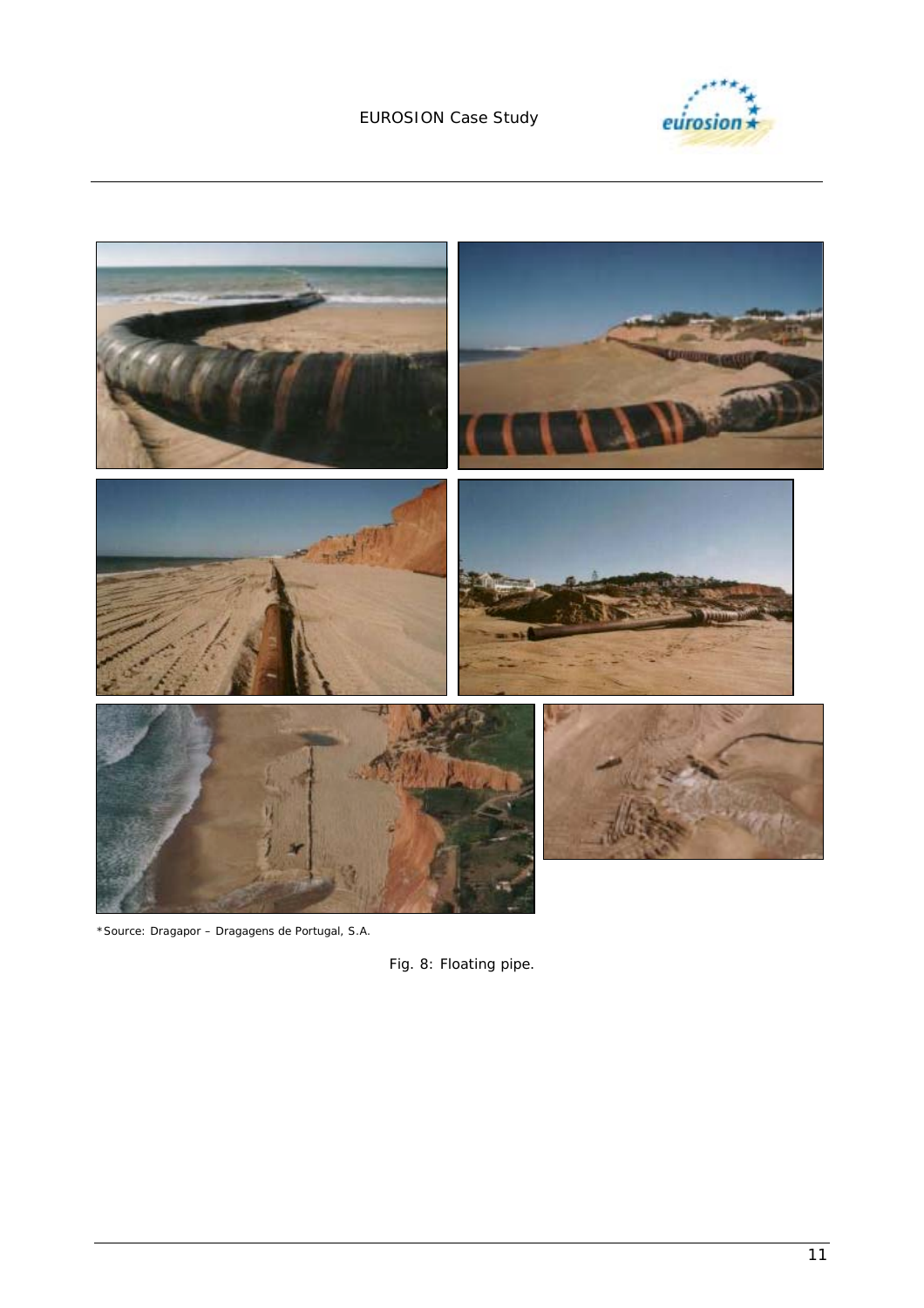



\*Source: Dragapor – Dragagens de Portugal, S.A.

*Fig. 9: Dredging operations.* 

This operation started in October 1998 and has finished on the first week of January 1999, when the desired volumes were reached. Complementarily to the artificial sand nourishment operations, the existent adherent works were reinforced, namely the one protecting the swimming pool. In addition, some rocks were placed on the foot of the cliffs that clearly shown signs of instability. The drainage system was also improved.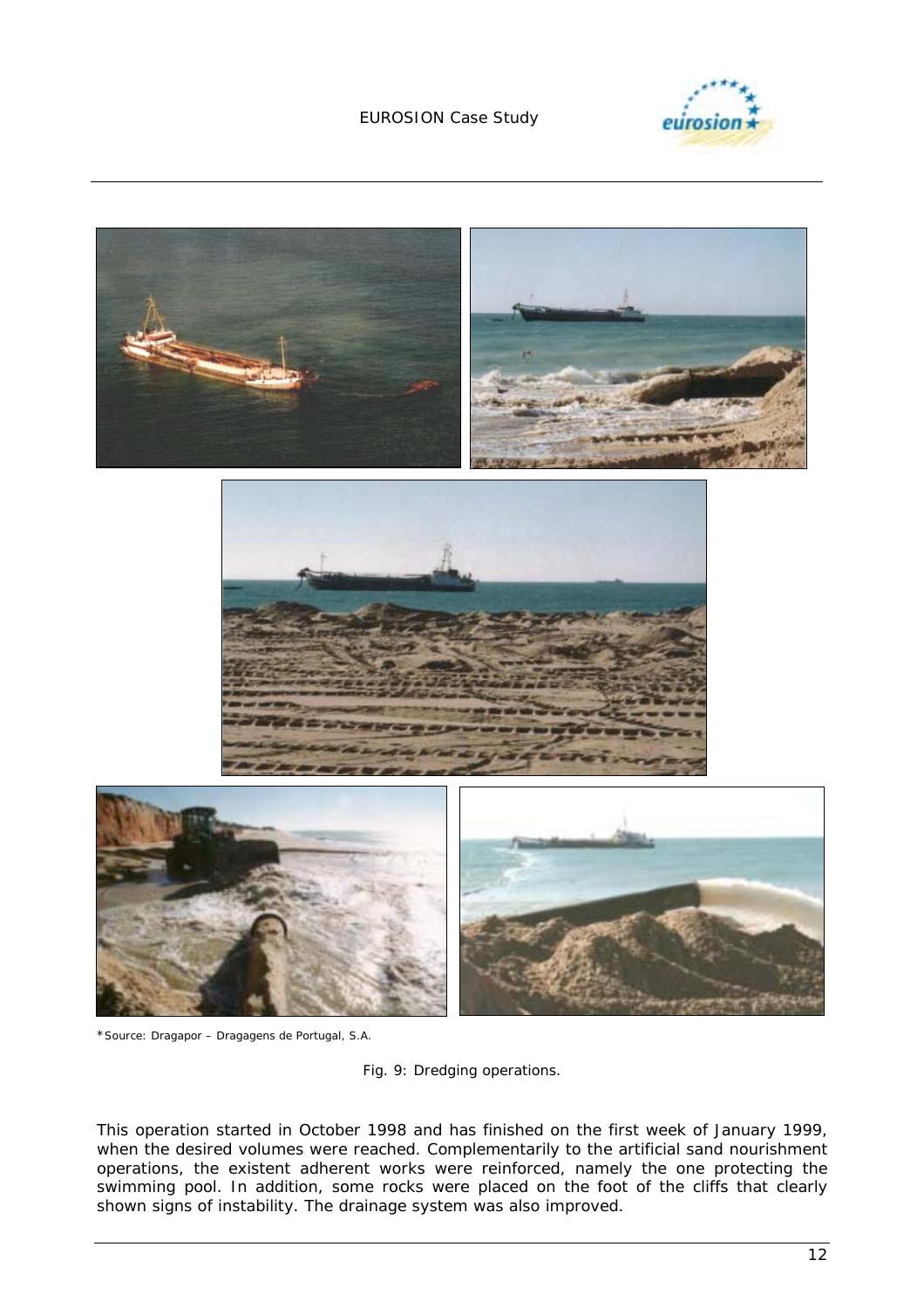

#### **3.3.3 Costs**

The estimated cost of this operation was evaluated in 1997 on 3.2 M Euro that would partially supported by public and private investments, Figure 10. At the moment, is running a juridical litigious between the society that manages the Vale do Lobo beach resort and the Water Institute.



\*Source: Dragapor – Dragagens de Portugal, S.A.

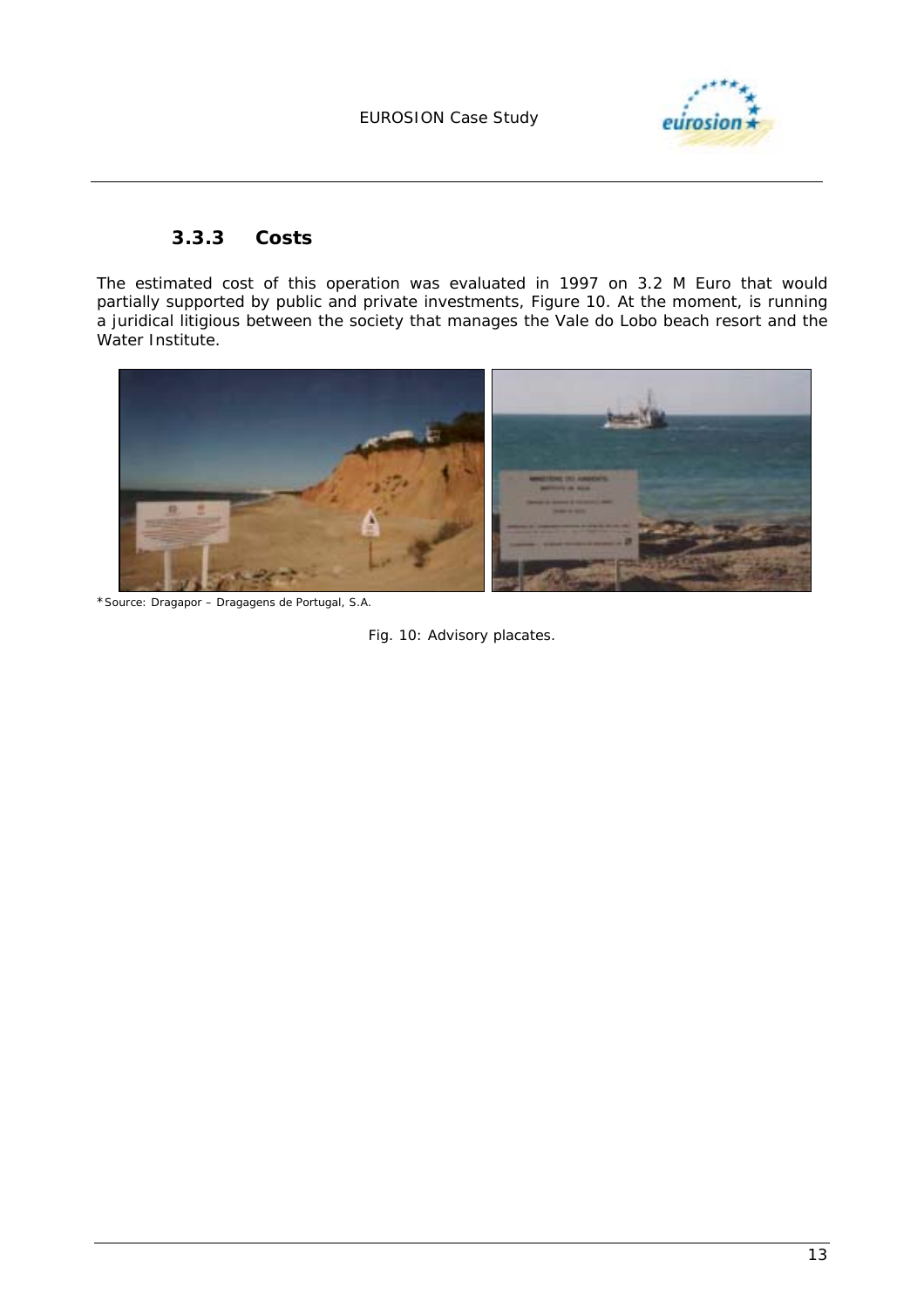

# **4. EFFECTS AND LESSONS LEARNT**

### **4.1 Effects related to socio-economic aspects**

Vale do Lobo beach is suffering from important erosion problems that affects significantly local economy, because of its impacts on tourism and threatens the existent constructions. Indeed, beach thinning contributes significantly to cliff erosion thus contributing to the actual risk situation that several buildings of Vale do Lobo resort are. This is a high densely edified area where most of the existent buildings have high economic value and are located in a shoreline band highly vulnerable to erosion.

### **4.2 Effects in neighbouring regions**

No information available.

### **4.3 Relation with ICZM**

No information available.

### **4.4 Conclusions**

The situation of Vale do Lobo beach is similar to others happening along the entire Portuguese coast. In effect, there is significant capital at risk due to coastal erosion and there is a demand, from the owners of the menaced properties to the government, in which are requested coastal defence measures. However, the motivating interests are mostly private and therefore, on one hand it is unfair that all contributors pay for those works without all profiting but, on the other hand, these works are very expensive, due to the required frequency for sand renourishments, to be only supported by private funds.

#### **4.4.1 Gaps in information**

There is no information regarding the actual situation of Vale do Lobo beach since no monitoring has been done after the artificial sand nourishment, finished in January 1999. As previously mentioned, it is running a juridical litigation between the society that manages the Vale do Lobo beach resort and the Water Institute on the volume of sand placed during the artificial sand nourishment operations. Indeed, short time after the finish of the Vale do Lobo beach nourishment the sea has removed a great amount of sand from the beach this causing the resort society to understand that the work was not ready – on the contrary to the Water Institute.

#### **4.4.2 Possible undesirable effects**

Believing that the work was not finished since the volume of sand that remain on the beach after that first storm event was less than the one predicted on the project, the managing society of Vale do Lobo beach resort decided to interrupt the payments of its responsibility. The juridical litigation on this matter continues. This way, the planned nourishment reloads and execution of artificial dunes over the nourished beach, which was agreed to be of the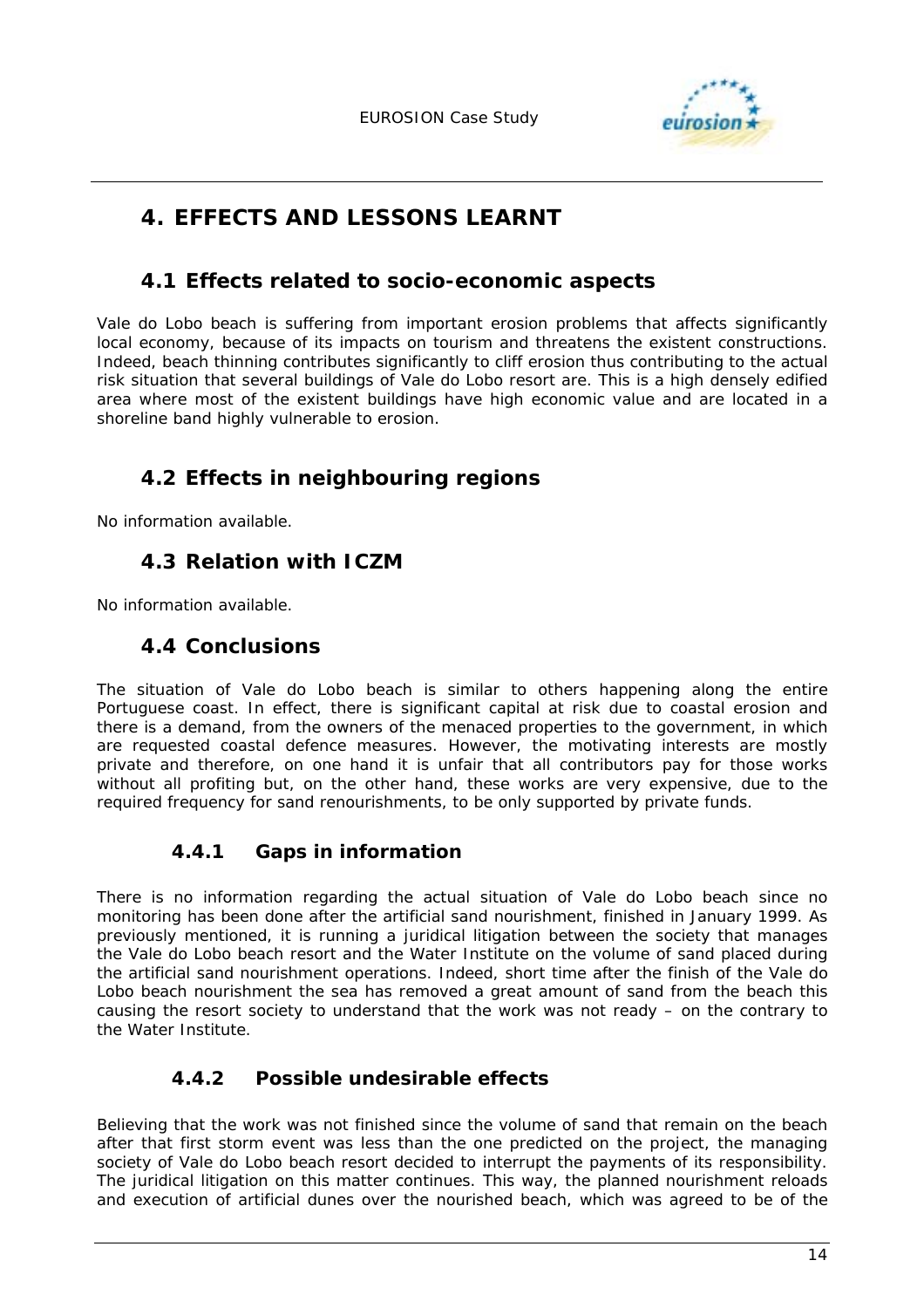

total responsibility of Vale do Lobo beach resort society and would permit the maintenance of a good beach area, were never made.

The long term effect of the artificial sand nourishment of Vale do Lobo beach in terms of stopping the existent erosion can only be reached if new reloads are made periodically. Indeed, the effect of the nourishment operation is temporary and even though they have proven to be effective in the sense of slowing down the process of cliff erosion it is necessary to be aware that this is an exposed area – in open coast – thus the frequency in which new interventions are needed is always going to be a essential aspect to be considered.

#### **4.4.3 Effectiveness**

In effect, as proven short time after the nourishment operation in 1999, the high erosive strength of the sea has taken in great part the sand volume placed artificially on the beach. This way, it is expected that, due to the severe wave climate, the need for new reloads will be frequent thus increasing the costs with low efficiency warrant.

Figures 11 to 13 show a sequence of pictures of Vale do Lobo beach before, during and after the operation of artificial sand nourishment.



\*Source: Dragapor – Dragagens de Portugal, S.A.

*Fig. 11: Vale do Lobo beach situation before the artificial sand nourishment operation.*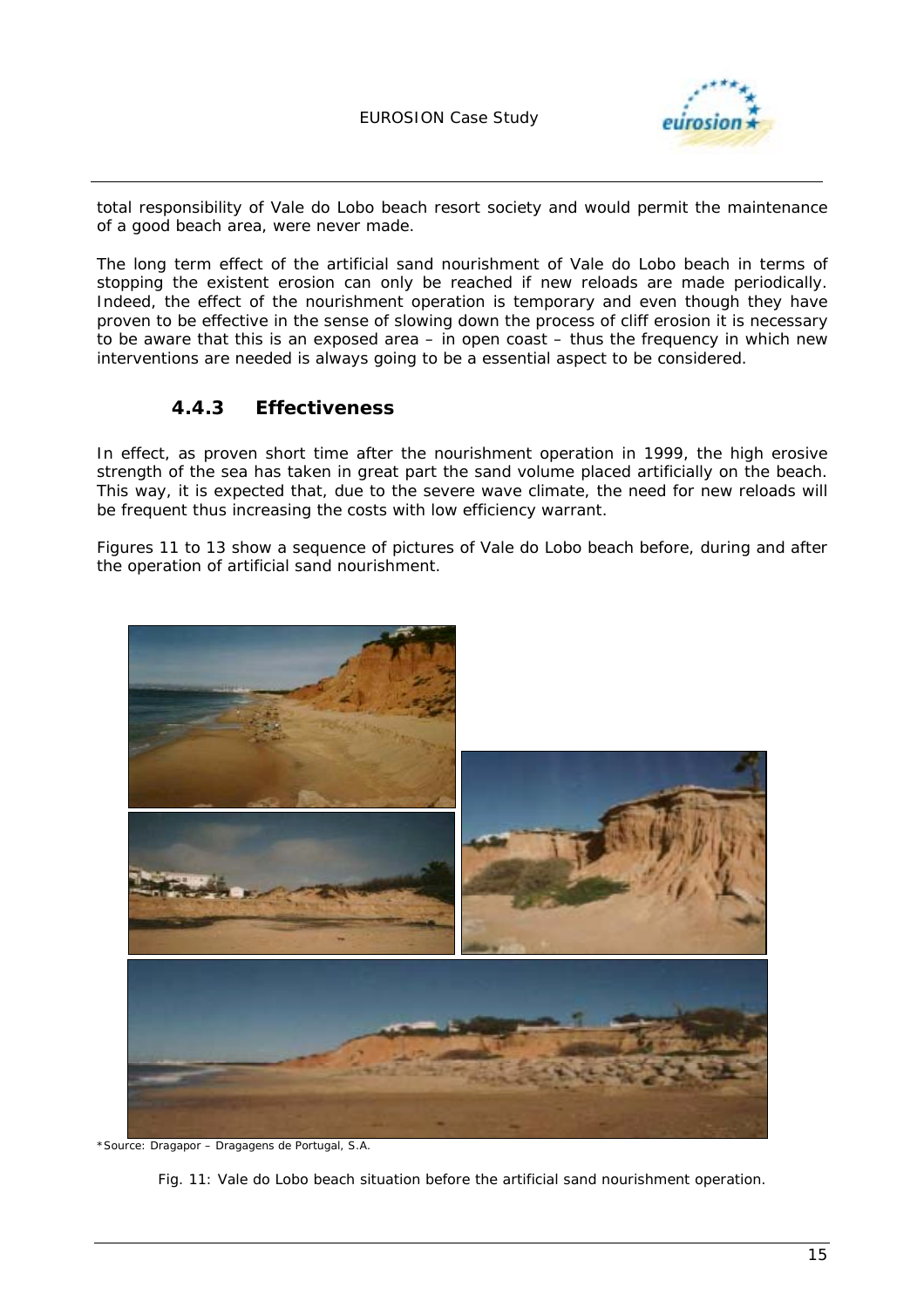



\*Source: Dragapor – Dragagens de Portugal, S.A.

*Fig. 12: Vale do Lobo beach situation during the artificial sand nourishment operation.*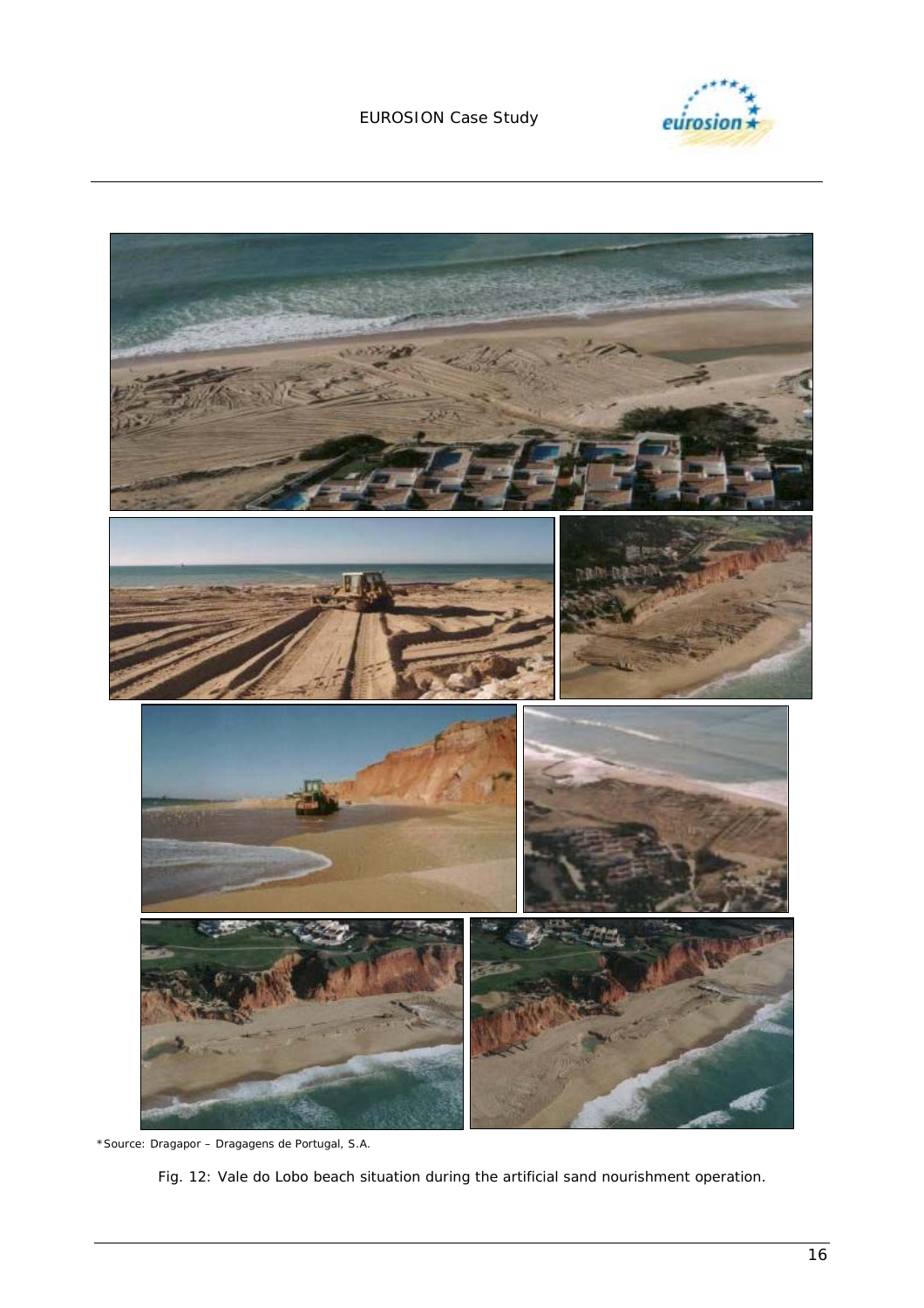



\*Source: Dragapor – Dragagens de Portugal, S.A.

*Fig. 13: Vale do Lobo beach situation after the artificial sand nourishment operation.*